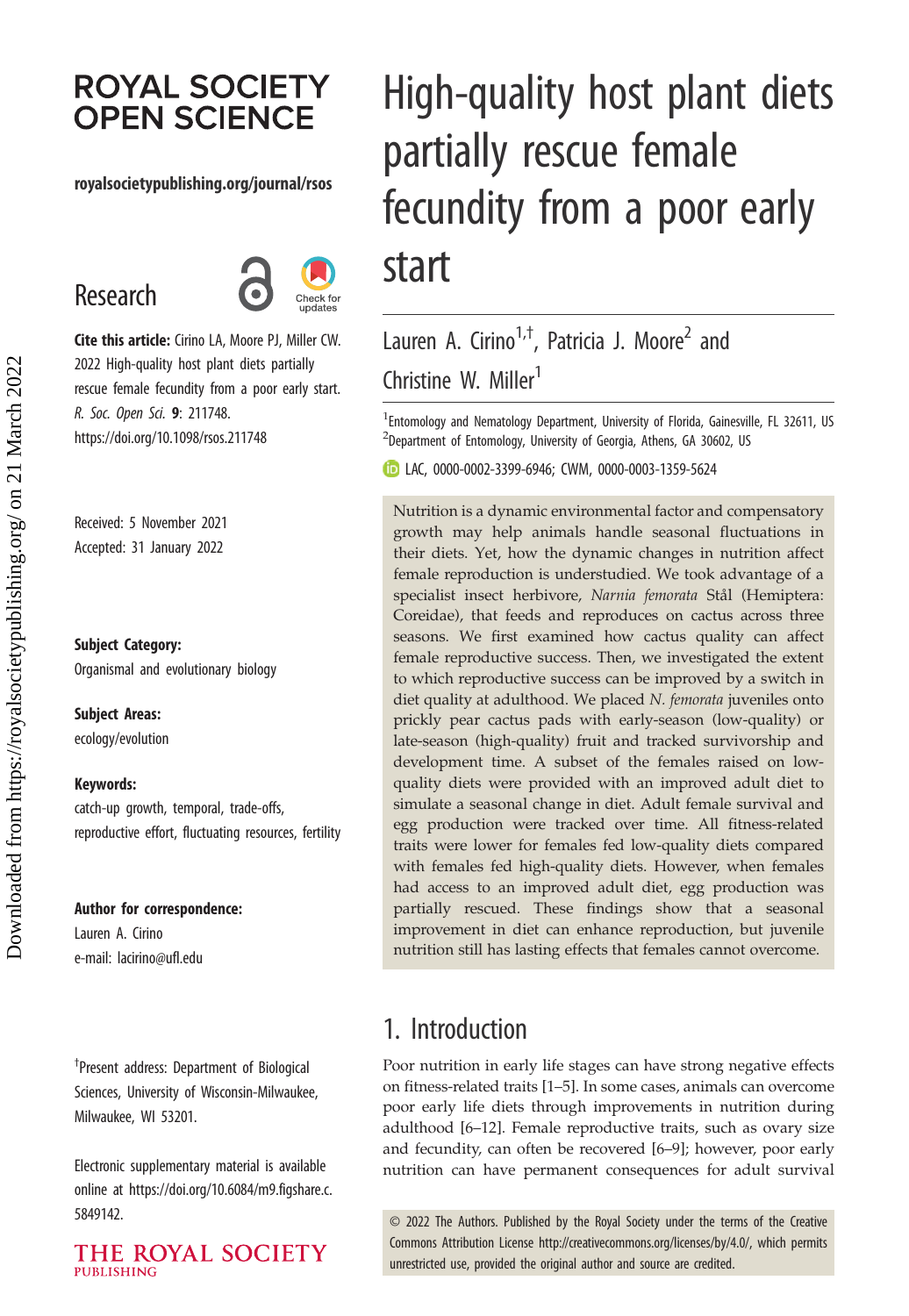

Figure 1. Female and 4th instar juvenile N. femorata on cactus pads with (a) early-season fruit and (b) late-season fruit. (c) Newly hatched first instar N. femorata offspring and the eggs from which they hatched. Photo credit: C. W. Miller.

[\[8,13](#page-9-0)]. The studies that have teased apart the effects of nutrition at different life stages on female reproductive traits have done so through the use of artificial [[8,9\]](#page-9-0) or partially artificial [\[6\]](#page-9-0) diets. While these studies have been quite valuable, the relevance of responses to poor early life conditions under natural food conditions is still unclear. Animals may have evolved adaptations to better handle nutritional changes in the foods they eat in the wild due to their evolutionary history with these foods. Thus, selection should favour recovery of all fitness-related traits from a poor early nutritional start when fed higher quality diets at adulthood. This pattern may only become apparent if fed the foods they consume in nature.

Herbivores that feed on a single plant species throughout the year provide an excellent opportunity to investigate how natural diets (i.e. host plants) affect female reproductive traits. Some herbivores use the same plants as they flower and fruit, during which time the nutritional quality often changes dramatically [[14](#page-9-0)-[16](#page-9-0)]. One such species is Narnia femorata Stål (Hemiptera: Coreidae), the leaf-footed cactus bug (figure 1). This bug is a cactus plant specialist that lives and feeds on prickly pear cactus (Opuntia mesacantha ssp. lata) in North Central Florida [\[17](#page-9-0),[18\]](#page-9-0). Narnia femorata has a long breeding season that lasts approximately seven months in which multiple overlapping generations are produced [\[17](#page-9-0)]. Interestingly, N. femorata can develop and reproduce throughout the cactus growing season from early in the season when the cacti are just beginning to flower to the time when all cactus fruit has fully ripened and turned red [[17\]](#page-9-0). Previous studies show that N. femorata raised on cactus pads with unripe fruit grow smaller bodies [\[19](#page-9-0)–[21\]](#page-9-0), males grow smaller testes relative to body size [\[20](#page-9-0)] and males raised on the season's earliest unripe fruit have smaller weapons that are less puncture-resistant [[21\]](#page-9-0), though we do not know the specific nutrients that these bugs require. This research highlights that the cactus fruit that appears early in the breeding season is lower quality compared with fruit that has had the chance to mature and ripen. Thus, we predicted that an early-season cactus fruit diet (i.e. unripe cactus fruit) should also have negative consequences for fitness-related traits of females.

Here, we provide an experimental study using host plant diets to test the hypothesis that females can overcome poor early life conditions through improvements in nutrition during adulthood. Alternatively, we hypothesized that poor early life nutrition will have permanent effects on female fitness regardless of nutritional improvements later in life (the silver spoon hypothesis) [[22\]](#page-9-0). We examined the phenotypic effects of a lifetime of early-season (low-quality diet) and late-season fruit (high-quality diet) as well as a switch from early- to late-season fruits at adulthood. We predicted that (i) low-quality host plant diets will have negative impacts on all fitness-related traits of females relative to a high-quality diet.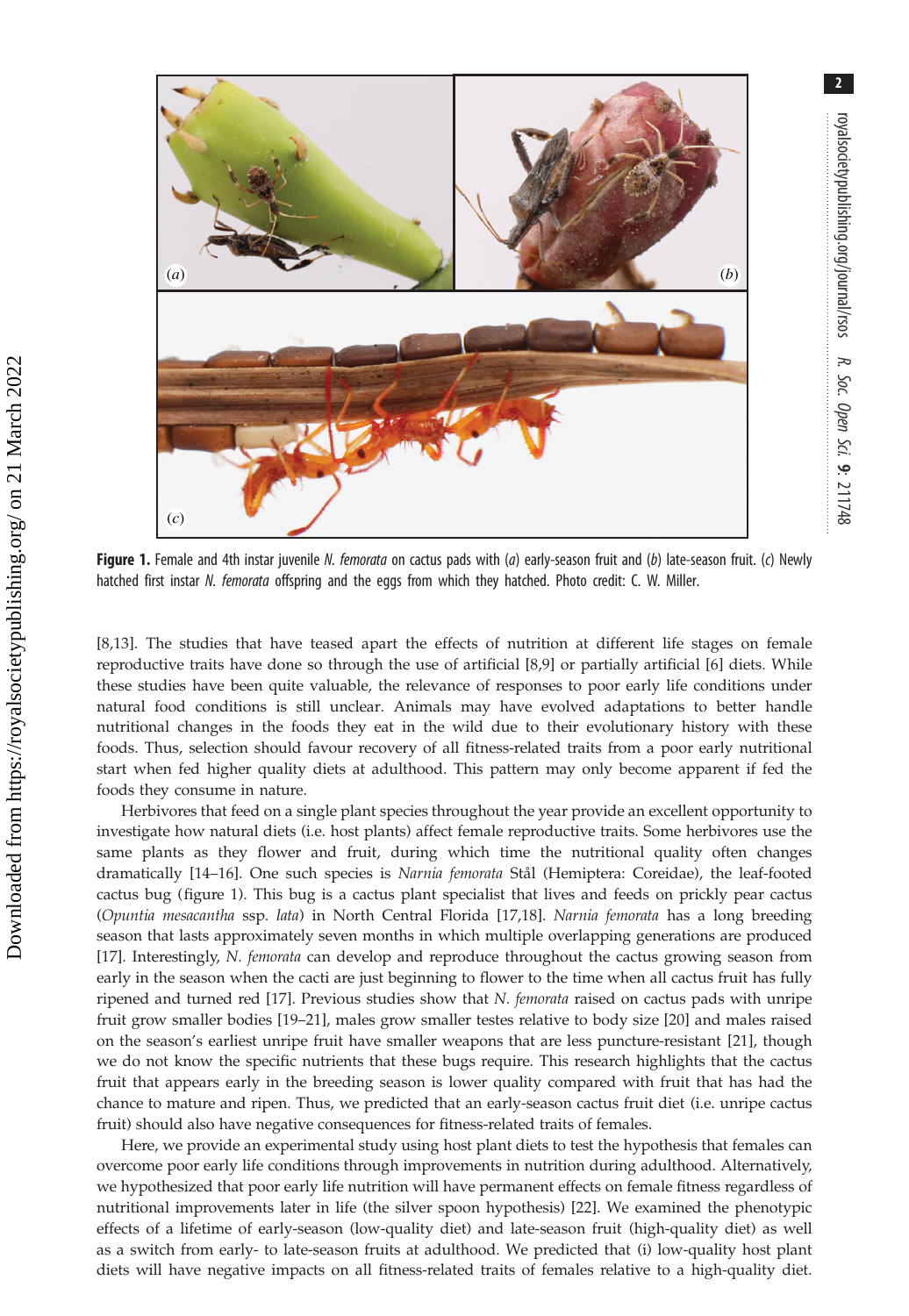(ii) A switch in host plant quality at adulthood will improve all fitness-related traits because selection favours compensatory growth that avoids the fitness costs of a poor early start. We raised N. femorata on two different host plant quality diets: early-season and late-season cactus fruit. We switched a subset of the former treatment to late-season cactus fruit once they reached adulthood. We tracked juvenile and adult survivorship, recorded juvenile development time, and quantified long-term egg number and hatching success (fecundity).

### 2. Methods

#### 2.1. Experimental design

#### 2.1.1. Prickly pear cactus phenology and Narnia femorata feeding ecology

The prickly pear cactus plant is composed of green flat leaves called cladodes or pads and reproductive flowers that become fruit once fertilized. In Opuntia ficus-indica (L.) Miller, a congener grown commercially for human and livestock consumption, cactus fruit crude fibre, protein, fat and pectin content are high early in the growing season (40–60 days from flowering) and gradually decrease as the season progresses (70–100 days from flowering) [\[23\]](#page-9-0). Sugar content, however, drastically increases during this time [\[23\]](#page-9-0). These nutrient changes over the growing season are concomitant with fruit enlargement as well as a reduction in fruit firmness [\[23](#page-9-0)]. Mature cactus pads are primarily composed of water and carbohydrates, although these pads also have small amounts of protein, fat and crude fibre [[24](#page-9-0)].

Narnia femorata primarily feeds upon the fruits of the Opuntia cactus plant, though they also feed on the cactus pads [[17,25,26](#page-9-0)]. They access the nutrients inside these plants with their long, straw-like, piercing-sucking mouthparts [\[27](#page-9-0)]. Since N. femorata feed on these cacti across the entire growing season, the seasonal changes that these plants undergo induce a variety of changes in the N. femorata phenotype [[19](#page-9-0)–[21](#page-9-0)], which we explore further in this study.

#### 2.1.2. Insect rearing

We used a mix of wild-caught ( $N = 88$ ) and laboratory-reared ( $N = 32$ ) N. femorata as parental pairs for this experiment. We collected both wild-caught parents and mature prickly pear cactus pads from Starke, Florida, USA (29.9804° N, 81.9848° W). Wild-caught parents were collected in late March to May 2018 or late in the previous breeding season (October–November 2017). We harvested cactus pads early in the growing season (March–June 2018) when the fruits on the plants were green and unripe [[17,23](#page-9-0)]. We also harvested cactus pads bearing red ripe fruits late in the season (i.e. winter) of the previous year (December 2017–January 2018), planted in approximately 2.5 cm of topsoil within 32 oz deli cups enclosed with mesh lids and kept in a greenhouse (14 : 10 L/D) until the experiment began in the spring. These fruits remained red and a viable food source for the bugs. Collecting cactus pads at these two time points enabled us to provide insects with two distinct cactus fruit diets that varied in quality [\[23](#page-9-0)]. Cactus pad size was restricted to the size of the 32 oz deli cup containers they were planted in. When temperatures were cooler (December 2017–March 2018), cactus pads were watered up to twice a week, as needed. As temperatures warmed (April 2018–October 2018) soil moisture was checked daily, and cactus pads were watered every other day or daily, if needed.

We haphazardly created 60 parental pairs and placed each into their own 32 oz deli cup enclosed with mesh lid with a potted cactus pad bearing late-season fruit. We used a pine needle as an oviposition substrate for ease of egg transfer and because eggs of N. femorata have been found on fallen pine needles in the wild (LA Cirino 2015, personal observation). We separated egg clutches from the parents and kept them in their own deli cup with a cactus pad bearing late-season fruit to hatch and develop. We ensured that groups of 1st–3rd instar juveniles ranged from 5–12 individuals. This group size is common in the wild (LA Cirino 2015, personal observation) and developing in groups has a positive effect on juvenile survivorship during early life stages [[21,28](#page-9-0)]. We kept parental pairs and 1st–3rd instar juveniles in incubators (Percival Scientific I-30VL; [www.percivalscientific.com](http://www.percivalscientific.com),  $14:10 \text{ L/D}$  photoperiod at  $26^{\circ}\text{C}$ ), and we checked them daily for food quality (e.g. brown spots, shriveled fruit) to help ensure insect survival and the presence of 4th instar juveniles.

#### 2.1.3. Juvenile survivorship and development

Narnia femorata is a hemimetabolous insect that has five distinct juvenile stages of development [\[26](#page-9-0)]. Juveniles take about four weeks to mature from egg hatch to the penultimate (4th) instar and about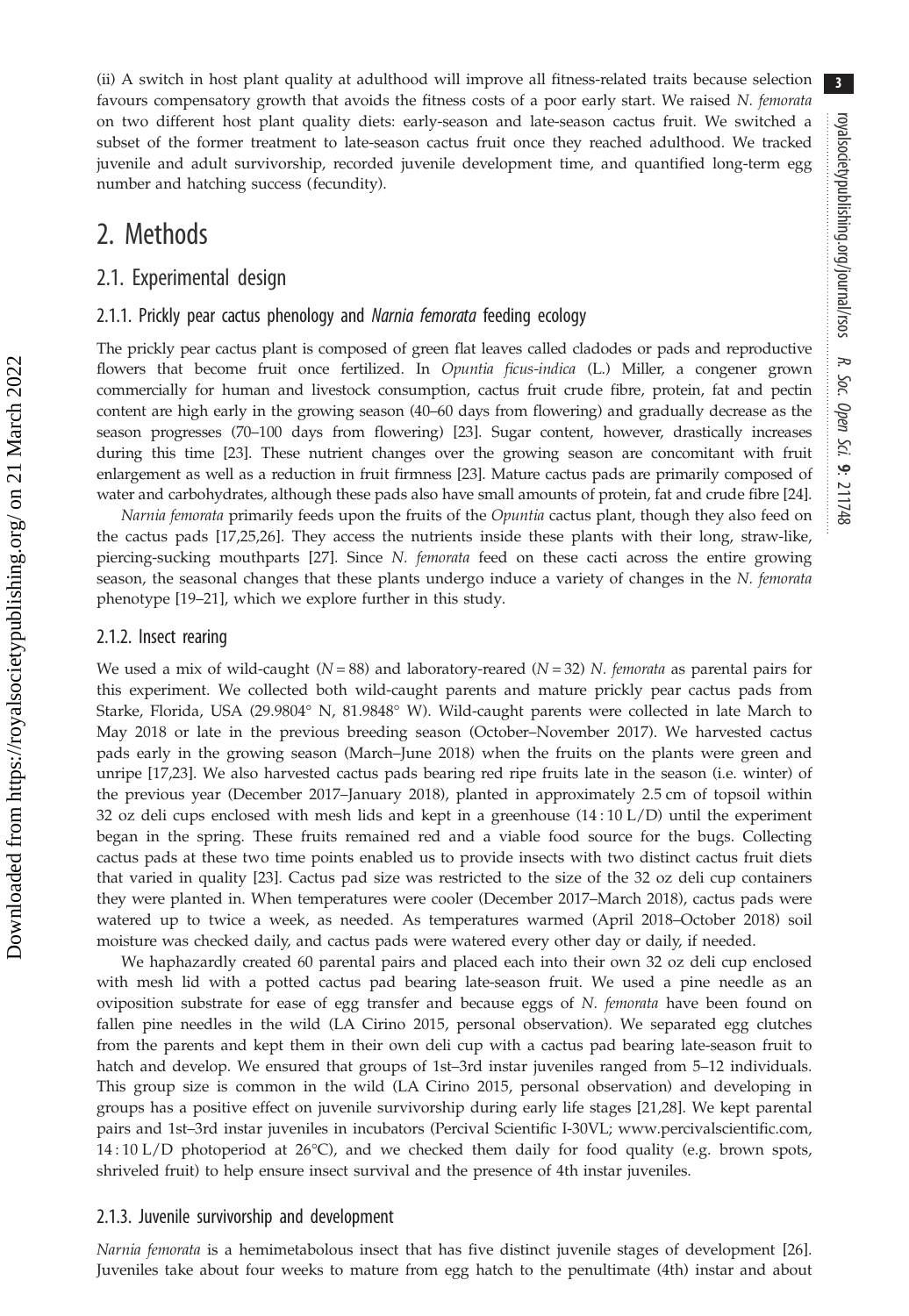<span id="page-3-0"></span>

another six weeks to mature from the 4th instar to adult eclosion when fed a high-quality diet and kept in constant 25°C incubators [[26\]](#page-9-0). We assigned juveniles to different diets at the 4th instar because ovary development increases in size considerably at this stage of development in hemipterans [\[29](#page-9-0)] and was most logistically feasible due to the delicate stages of early developmental life. Additionally, N. femorata males grow small testes relative to their body size when fed early-season cactus fruit starting at the 4th instar compared with late-season cactus fruit-fed males [[20](#page-9-0)]. We isolated 4th instar juveniles into a 32 oz deli cup with a cactus pad and fruit within 0–24 h after eclosion between 30 April and 12 June 2018. We restricted our experiment to this timeframe because the early-season cactus fruit should be of especially low quality at this time [[21](#page-9-0)]. Recent findings have shown that mid-season fruit rapidly switches from a low-quality resource to a high-quality resource over a short time period [\[21](#page-9-0)]. We randomly assigned juveniles to either an early-season  $(N = 209)$  or a late-season  $(N = 206)$  cactus fruit diet (table 1), and they fed *ad libitum*. We transferred these individuals to a greenhouse (21–32°C, artificial light 14 : 10 L/D) until they were sexually mature adults. Female insects lived in the greenhouse between 9 May and 17 July 2018. During this time, natural light fluctuated by approximately 32 min with natural light never decreasing below 13.5 h [\[30](#page-10-0)]. We used greenhouse artificial fluorescent lights (Sylvania Octron/Eco 3500 K 32 W) set at a 14 : 10 L/D photoperiod to supplement natural light. The average ambient temperatures varied between 21.82°C and 28.71°C and never fluctuated more than 17.57°C within the day [\[31](#page-10-0)]. We checked each individually housed juvenile, along with its potted cactus pad with fruit, daily for survival, adult eclosion, and to ensure cactus pads and fruit were not deteriorating. We replaced cactus pads and fruits if there were visible signs of decay (e.g. brown spots, shriveled fruit), which was infrequent.

#### 2.1.4. Patterns of adult survivorship and fecundity

Downloaded from https://royalsocietypublishing.org/ on 21 March 2022

Downloaded from https://royalsocietypublishing.org/ on 21 March 2022

We determined sex upon adult eclosion and switched a randomly selected subsample of females from the early-season fruit diet to a late-season fruit diet within 0–24 h after adult eclosion (switched fruit  $n = 18$ ; table 1). This change in diet quality represents a seasonal shift that N. femorata experiences in the wild each summer. The rest of the females that were fed early-season fruit and all females fed late-season fruit as juveniles remained on their juvenile diets as adults (early-season fruit  $n = 20$ , lateseason fruit  $n = 27$ ; table 1). All females in this part of the experiment came from 27 parental pairs; therefore, some females in this experiment were full siblings. However, full siblings were nearly evenly distributed across diets. We checked all adult females daily for mortality. Once females were 14 days post adult eclosion (sexual maturity in this species; [[32\]](#page-10-0)), we transferred them to a rearing room (14 : 10 L/D, 26°C, 60% humidity). Five lighted heat lamps (Sylvania Brooder Heat Lamp 125 W/120 V) slightly illuminated the room for 24 h a day, 4 days a week. A large opaque tarp was placed between the shelving units where our females were housed and where the heat lamps were located to reduce the amount of artificial light at night (ALAN) that reached the females in this experiment. ALAN has numerous negative effects on reproduction in animals [\[33](#page-10-0)–[36\]](#page-10-0). However, all females, across diet treatments, received the same amount of ALAN.

We paired females with an unrelated male of similar age that was raised on a late-season fruit diet. We placed males into deli cups with females in the rearing room for 4 days along with a pine needle as an oviposition substrate. Previous work suggests that 4 days is sufficient time for long-term female fertility [\[37](#page-10-0)]. After the 4-day mating period, we removed the male and checked females daily from this point onward (18 days post adult eclosion) for egg laying and survival. If eggs were present, we removed each clutch and placed it into its own separate deli cup for hatching. We recorded hatching success by clutch  $(Y/N)$  after two weeks, a sufficient time for hatching [[26\]](#page-9-0). We continued to check for eggs until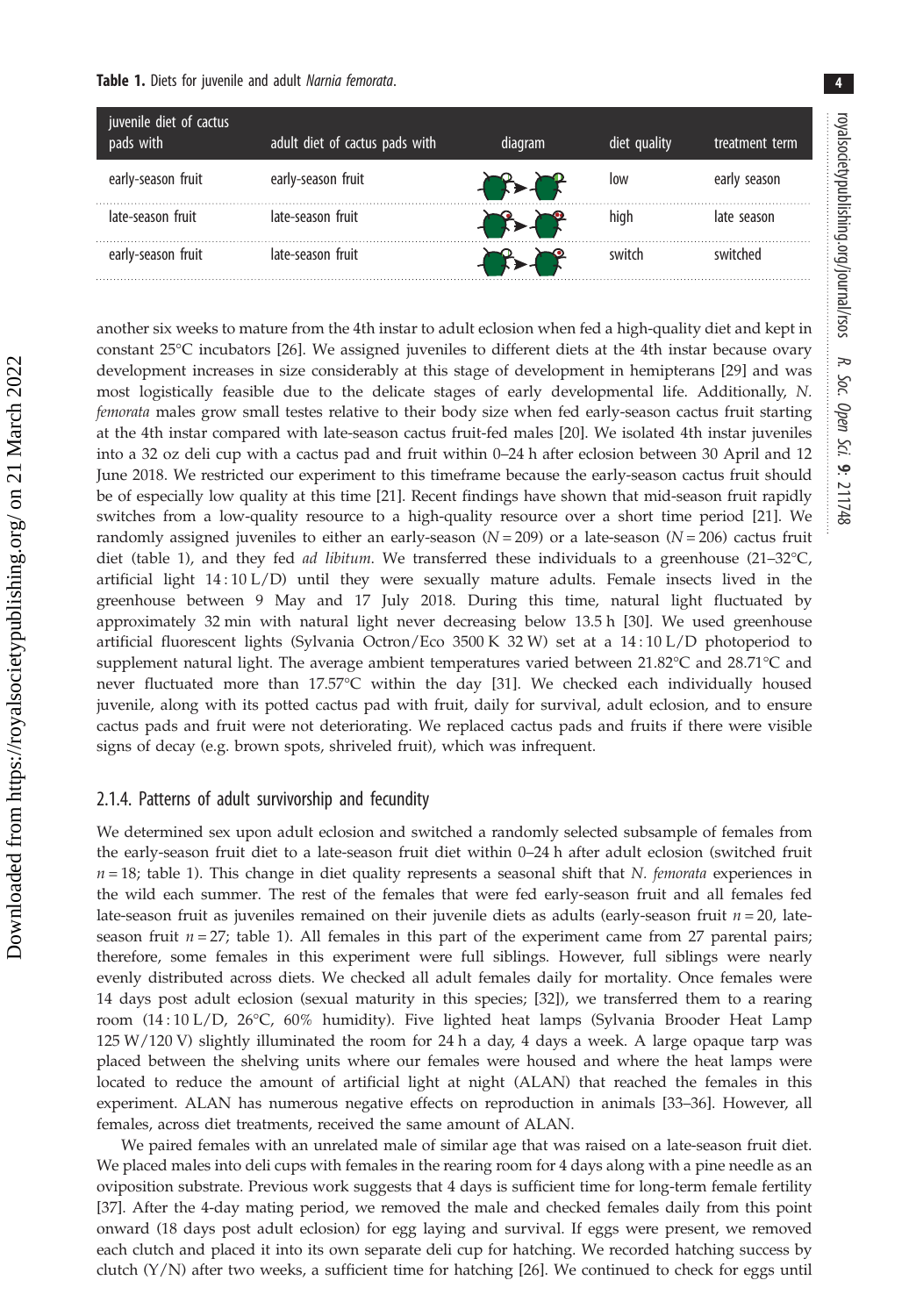female death or until the female had been alive for 102 days post adult eclosion. We selected this adult age because it is probably beyond typical female survival in the wild [[17\]](#page-9-0) and well beyond peak reproductive output of 35 days on a high-quality diet [\[37](#page-10-0)]. Further, females fed high-quality diets produce greater than 80% of their total eggs in the first 70 days [[37\]](#page-10-0). Since some females in this study also consumed low-quality diets, they may have needed more time to accumulate resources to produce eggs, which may delay egg laying (e.g. [[38\]](#page-10-0)).

We cold-euthanized females that survived 102 days post adult eclosion and photographed the bodies of all experimental females, including those that died before this timepoint, next to a micro-ruler using a digital camera (Canon EOS 50D, Canon, Tokyo, Japan). We used ImageJ software (v. 1.42d) [[39\]](#page-10-0) to procure pronotum width measurements, a commonly used metric for body size in N. femorata [\[17,19](#page-9-0), [40](#page-10-0)] and in Insecta (e.g. [\[41](#page-10-0)–[43\]](#page-10-0)). Since external body size is fixed at adulthood in insects, these measurements reflect the juvenile diet we provided these females rather than adult condition [\[44](#page-10-0)].

#### 2.2. Statistical analyses

#### 2.2.1. Juvenile survivorship and development

To understand how diet affected juvenile survival (4th instar to adulthood), we ran a generalized linear model (GLM) with juvenile diet (early-season fruit  $n = 209$ , late-season fruit  $n = 206$ ) as the explanatory variable and survival to adulthood  $(Y/N)$  as the response variable. We assumed a binomial distribution with a logit link function. We included both male and female insects in this juvenile survival model as sex cannot be visually determined in N. femorata during juvenile development.

We examined whether diet affected development time starting from the 4th instar stage of development until adult eclosion (early-season fruit  $n = 85$ , late-season fruit  $n = 94$ ). We constructed a parametric proportional hazards model (time-to-event) with a lognormal distribution (due to overdispersion) and a log link function. Diet was the explanatory variable and juvenile development time (4th instar to adult eclosion) was the response variable.

Finally, we investigated how juvenile diet affected female external body size. For this analysis, we considered all adult females used in this experiment (early-season fruit  $n = 20$ , late-season fruit  $n = 27$ , switched fruit  $n = 18$ ). Sample sizes are lower for this analysis compared with the previous analyses because the previous analyses included all insects that were used in both this experiment and a companion experiment. We constructed a linear model with juvenile diet (early-season fruit, lateseason fruit) as the explanatory variable and pronotum width (i.e. body size) as the response variable.

#### 2.2.2. Overall female reproductive success

In the following analyses, we considered all adult females including those that died before sexual maturity and thus had zero fecundity (early-season fruit  $n = 20$ , late-season fruit  $n = 27$ , switched fruit  $n = 18$ ).

First, we constructed a GLM assuming a Poisson distribution with a log link function to investigate how diet affects egg production. Diet (early-season fruit, late-season fruit, switched fruit; [table 1](#page-3-0)) was the explanatory variable and total egg number was the response variable. We then used the multcomp package in R with single-step adjusted p-values to perform a Tukey's post hoc test [\[45](#page-10-0)]. Next, we constructed a GLM assuming a binomial distribution with logit link function to evaluate the probability of each egg hatching. We removed all females that did not lay eggs for this analysis (earlyseason fruit  $n = 6$ , late-season fruit  $n = 26$ , switched fruit  $n = 13$ ). Again, diet was included as the explanatory variable and a matrix of hatched and unhatched eggs was used as the response variable. Initially, we detected that diet affected the proportion of hatched eggs. To determine if this result was driven by three females (from the late-season fruit and switched fruit diets) that did not have any hatching success, we re-analysed the data as described above with these females removed.

#### 2.2.3. Components of female reproductive success

#### 2.2.3.1. Patterns of adult female survivorship

Next, we separately evaluated how diet affected two factors, adult survival and fecundity, and examined how these factors contributed to overall female reproductive success identified above. First, we constructed a GLM assuming a Poisson distribution with a log link function to investigate the effects of adult survivorship on reproductive success  $(N = 65)$ . The total number of days survived was the explanatory variable and the total number of eggs laid was the response variable. Next, we compared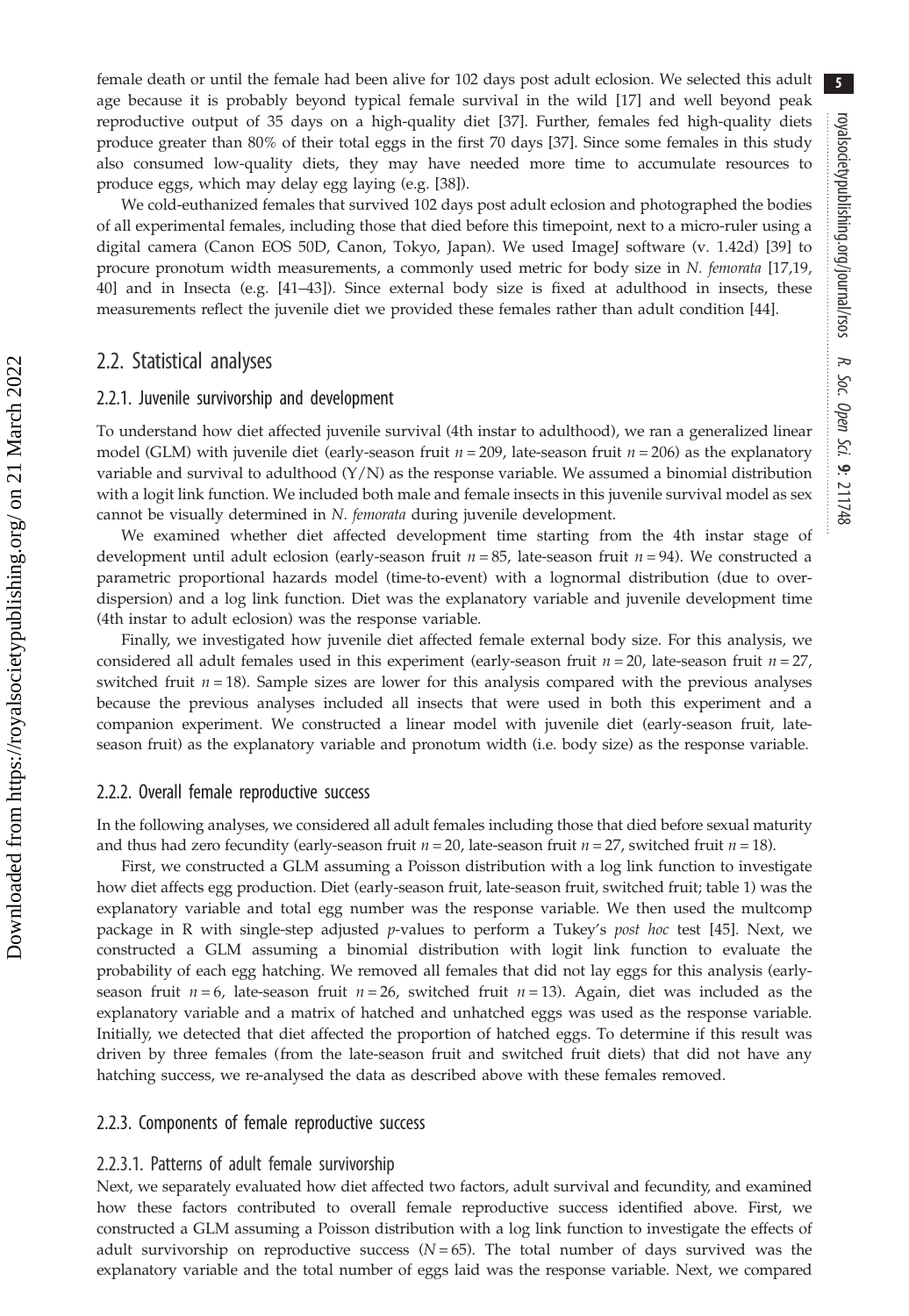adult survival between females from each of the three diet groups (early-season fruit  $n = 20$ , late-season fruit  $n = 27$ , switched fruit  $n = 18$ ) by constructing three Cox proportional hazards models (early-season fruit versus late-season fruit, late-season fruit versus switched fruit and early-season fruit versus switched fruit). In each model, diet was included as the explanatory variable and survivorship (days from adult eclosion to natural death or the end of the experiment) was the response variable.

#### 2.2.3.2. Patterns of adult female fecundity

We then examined the effects of diet on the number of eggs that females produced, focusing on the females that were alive in a treatment at a given week throughout the duration of the experiment (survived to reproductive age: early-season fruit  $n = 19$ , late-season fruit  $n = 27$ , switched fruit  $n = 15$ ; and survived to end of reproductive window: early-season fruit  $n = 7$ , late-season fruit  $n = 21$ , switched fruit  $n = 11$ ). We constructed a zero-inflated generalized linear mixed model with a negative binomial distribution (glmmTMB package in R) [[46](#page-10-0)]. Diet, week and the interaction between these two variables were included as explanatory factors, and the number of eggs laid was the response variable. Week and diet were included as the zero-inflated factors (i.e. the probability of a female producing zero eggs was assumed to vary by week and by diet). Female ID was included as a random effect for both parts of this model. This model was the most parsimonious based on the comparison of AIC scores between multiple zero-inflated GLMM models using AICtab (bbmle package in R) [\[47](#page-10-0)].

#### 2.3. Speed of adult diet rescue

Our final goal was to begin to investigate how long it took females fed the switched fruit diet to produce their first clutch of eggs. We removed all females that did not lay eggs for this analysis (early-season fruit  $n = 6$ , late-season fruit  $n = 26$ , switched fruit  $n = 13$ ). We constructed a parametric survival regression model (time-to-event, lognormal distribution and log link function). Diet was the explanatory variable and time (adult days) to first oviposition event was the response variable. All analyses in this manuscript were performed in R v. 4.0.5 [[48\]](#page-10-0).

### 3. Results

#### 3.1. Juvenile survival and development

While both treatments had a relatively high probability of survival, probably a reflection of good conditions prior to treatment in the 4th instar, we found that the juveniles that were raised on late-season fruit were more likely to survive from the 4th instar to adulthood than those raised on early-season fruit (GLM,  $\chi^2$ = 9.364, d.f. = 1,  $p = 0.002$ ; [figure 2](#page-6-0)a). Of the juvenile females that survived to adulthood, those raised on earlyseason fruit took 22 days, on average, to develop compared with those raised on late-season fruit that only took an average of 18 days to develop (20.2% difference) from 4th instar juveniles to adults (time-toevent,  $\chi^2$  = 28.991, d.f. = 1, p < 0.001; [figure 2](#page-6-0)b). Finally, females fed early-season fruit as juveniles had smaller body sizes compared with those that were fed late-season fruit (LM,  $F = 33.276$ , d.f. = 1,  $p < 0.001$ ).

#### 3.2. Overall female reproductive success

Females that were fed a lifetime of late-season fruit had the highest egg production of all three groups (GLM,  $F = 8.174$ , d.f. = 2,  $p < 0.001$ , electronic supplementary material, S1). Females that were switched from early- to late-season fruit at adult eclosion had lower lifetime egg production than the lateseason fruit group (Tukey's test  $Z = -14.79$ , adjusted  $p < 0.0001$ ), but greater egg production than the early-season fruit (Tukey's test  $Z = 15.32$ , adjusted  $p < 0.0001$ ). Further, 80% of eggs hatched, on average, and did not vary based on diet for the females that laid eggs (GLM,  $\chi^2$  = 2.321, d.f. = 2,  $p = 0.313$ , electronic supplementary material, S2). Thus, if females laid eggs, they were likely to hatch.

#### 3.3. Components of female reproductive success

#### 3.3.1. Patterns of adult female survivorship

We next addressed the question if the aforementioned patterns in reproductive success may be due to a difference in adult survival for females raised on different diets. We found that females that lived longer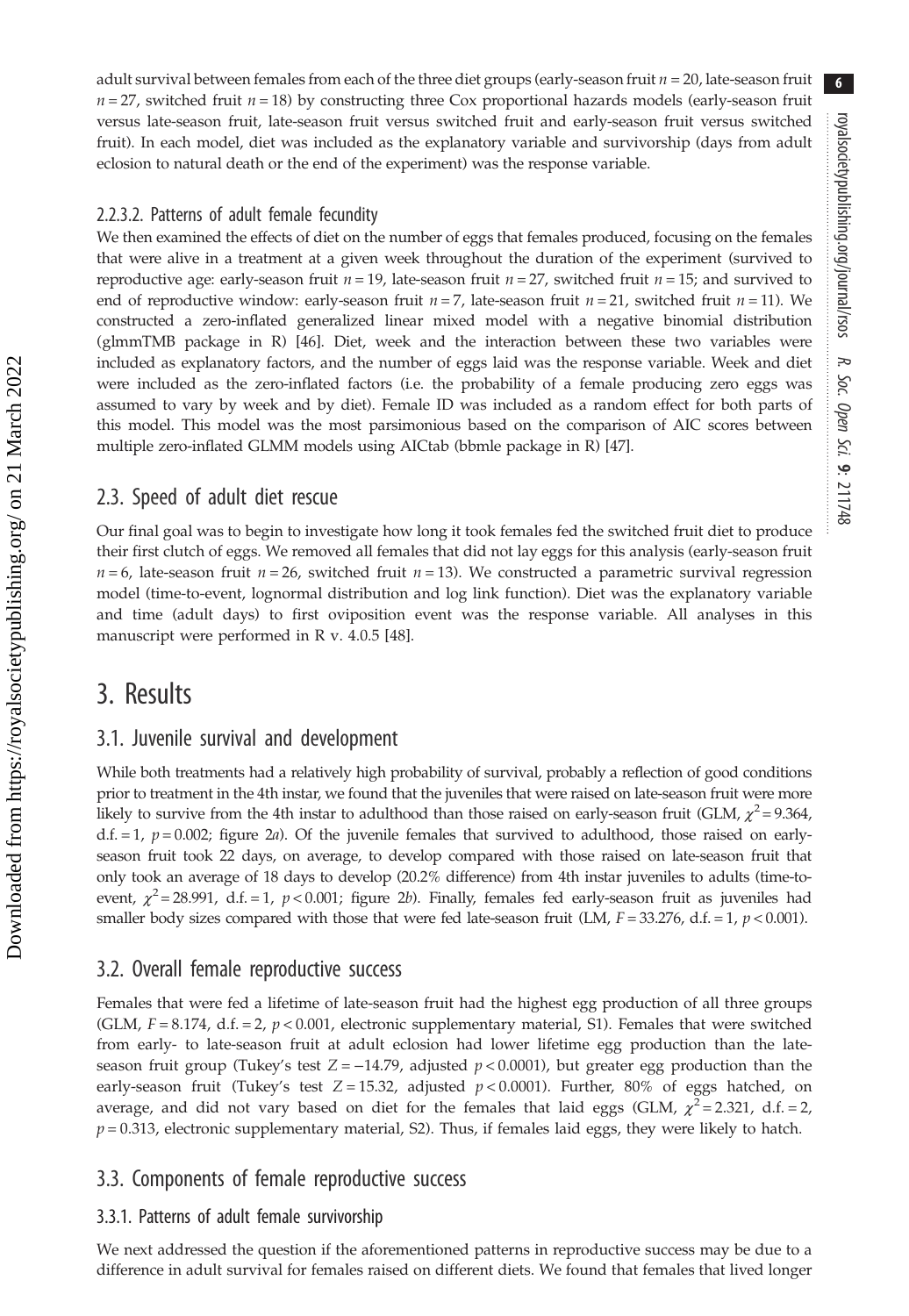<span id="page-6-0"></span>

Figure 2. (a) Juveniles fed the late-season fruit were more likely to survive to adulthood than those fed an early-season fruit. Mean  $\pm$  1 s.e. bars. (b) Of those juveniles that survived to adulthood and were female, juveniles fed late-season fruit developed more quickly than those fed early-season fruit.

laid more eggs (GLM,  $F = 52.238$ , d.f. = 1,  $p < 0.001$ ). We also found that females that were fed the earlyseason fruit had a lower adult survivorship than those females fed the late-season fruit (Cox proportional hazards,  $\chi^2$  = 10.32, d.f. = 1, p = 0.001; [figure 3](#page-7-0)a). Females that were switched from early- to late-season fruit at adult eclosion did not differ in adult survival from either of the other two diets (late-season fruit versus switched fruit:  $\chi^2$  = 2.12, d.f. = 1, p = 0.145, early-season fruit versus switched fruit:  $\chi^2$  = 1.51, d.f.  $= 1$ ,  $p = 0.221$ ; [figure 3](#page-7-0)a). At the end of the study period (i.e. 102 days post adult eclosion), 21 of 27 (77.8%) late-season fruit-fed females, 11 of 18 (61.1%) switched fruit-fed females and 7 of 20 (35%) early-season fruit-fed females were still alive ([figure 3](#page-7-0)b).

#### 3.3.2. Patterns of fecundity

We then examined if the overall patterns of reproductive success were related to differences in female diets. We found that diet and time affected the patterns of fecundity; however, we did not detect an interaction between these two terms (GLMM, Diet\*Week:  $\chi^2$  = 3.249, d.f. = 2, p = 0.197; Diet:  $\chi^2$  = 7.374, d.f. = 2,  $p = 0.025$ ; Week:  $\chi^2 = 91.059$ , d.f. = 1,  $p < 0.001$ ; [figure 3](#page-7-0)c,d). Egg production for all reproducing females started to decline after the first three weeks of the reproductive period [\(figure 3](#page-7-0)c). Females that were switched from early- to late-season fruit at adult eclosion produced more eggs than those females that were fed the early-season fruit but not as many eggs as the females fed the late-season fruit [\(figure 3](#page-7-0)d). Further, only 31.6% (6/19) of the surviving females fed the early-season fruit produced eggs, whereas 86.7% (13/15) of surviving females that were switched from early- to lateseason fruit at adult eclosion and 96.3% (26/27) of surviving females fed the late-season fruit produced eggs.

#### 3.4. Speed of adult diet rescue

We found that the amount of time it took females to oviposit for the first time did not differ between the late-season fruit and the switched fruit treatments ([figure 4](#page-7-0)), whereas females fed the early-season fruit only suffered a delay in reproductive activity (time-to-event,  $\chi^2$  = 15.017, d.f. = 2, p = 0.001; [figure 4](#page-7-0)). Females fed the early-season fruit took 1.74 times longer, on average, to lay eggs than those females fed late-season fruit as adults (i.e. late-season fruit diet and switched fruit diet females). Additionally, late-season fruit females and switched fruit diet females laid between 38 and 44% of their total lifetime eggs in the first two weeks of reproduction. Females fed the early-season fruit only laid about 6% of their total lifetime eggs in that same timeframe.

### 4. Discussion

We used wild host plant diets to examine the effects that a seasonal shift in nutrition quality had on female reproductive success. We found that females that survived a poor early nutritional start were able to partially recover reproductive success when they were switched to higher quality adult diets. Females achieved partial recovery through laying eggs just as quickly as females fed a lifetime of late-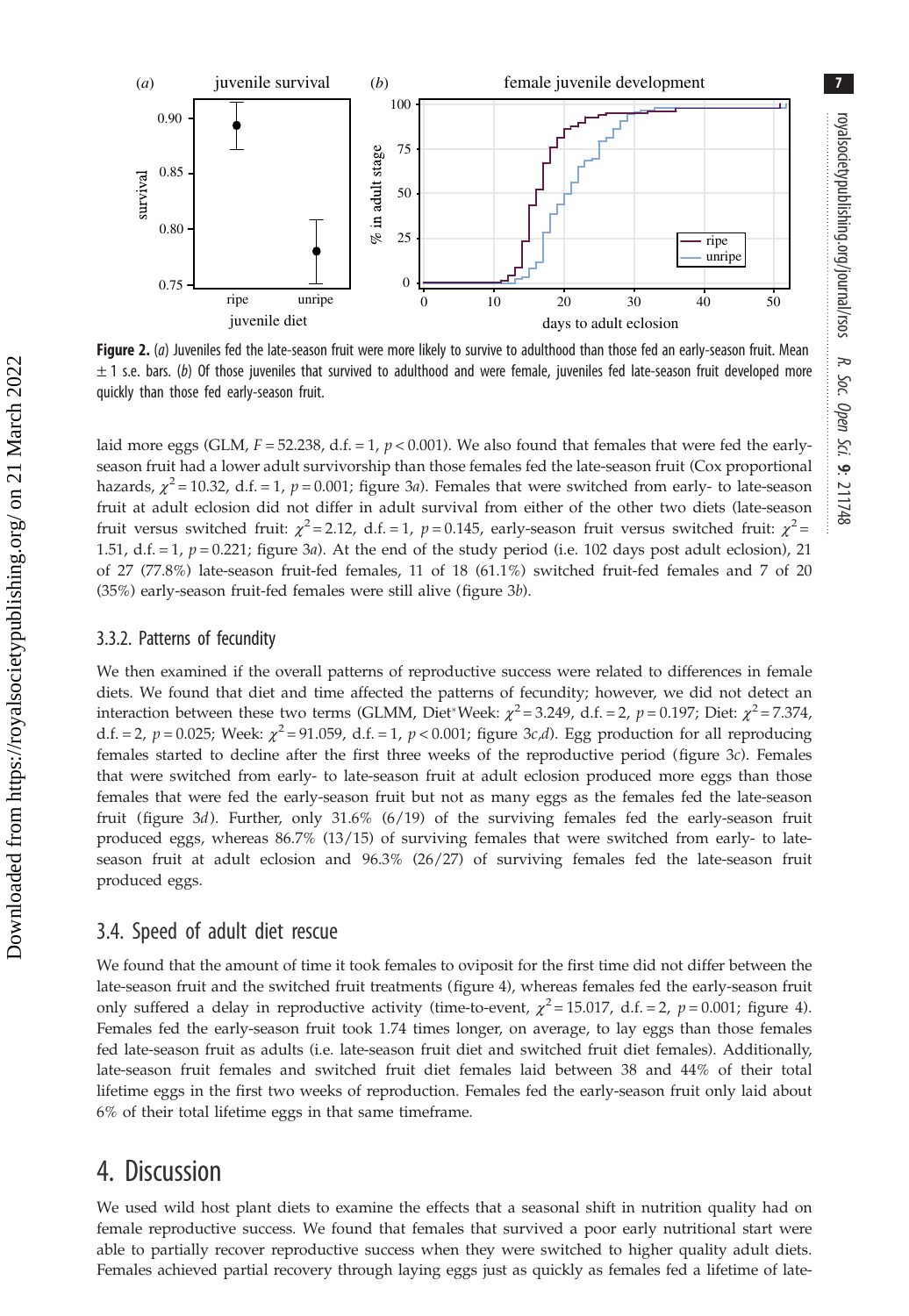<span id="page-7-0"></span>

Figure 3. (a) Females fed the early-season fruit had lower adult survivorship than those females raised on the late-season fruit. Females fed the switched fruit did not differ in survivorship relative to the other groups. (b) Female adult survival probability at the end of the reproductive period. Mean  $\pm 1$  s.e. bars. (c) The arrow indicates when data collection on female fecundity began (18 days post adult eclosion). Diet and time did not together affect egg production. However, the number of eggs produced declined over time. Mean  $\pm$  1 s.e. bars. (d) Females fed the switched fruit were able to partially recover from a poor juvenile diet. The total number of eggs laid by each female that survived to reproductive age (open circles) are jittered over a box plot that shows the distribution, including the median (thick horizontal line) and the average (open triangles) of the total eggs laid.



Figure 4. Females fed an improved adult diet (switched fruit) laid their first clutch of eggs just as quickly as females fed late-season fruit (average 23 and 21 days from adult eclosion, respectively). Females fed early-season fruit took longer (average 38 days) to oviposit than females fed the other two diets. Arrows indicate the 4 days where females were paired with a mate after adult eclosion.

season fruit, but interestingly females fed an improved adult diet could not produce as many eggs overall as the females fed a lifetime of late-season fruit. Further, females fed an improved diet at adulthood were unable to completely overcome the mortality consequences that poor early life nutrition inflicted. We also found that all fitness-related traits that we measured in this study were reduced for females fed earlyseason fruit compared with females fed late-season fruit. Taken together, our results suggest that females possess compensatory adaptations that help them overcome a poor early start by investing adult resources into reproductive recovery. However, we still found that a poor juvenile diet had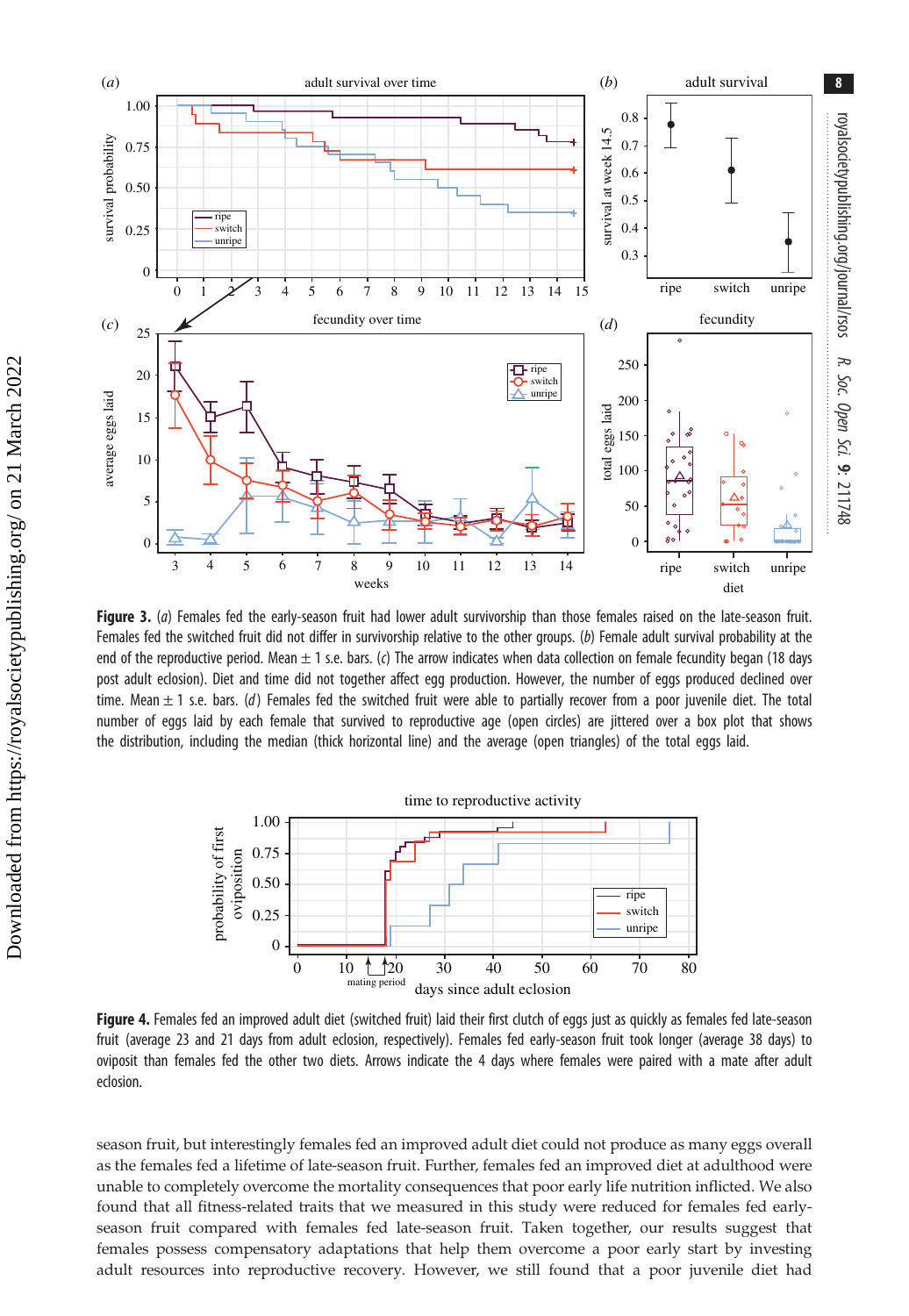9

lasting impacts on both survival and reproduction that an improved adult diet, even when ecologically relevant, could not fully overcome—supporting the silver spoon hypothesis.

One reason that *N. femorata* may not have fully reproductively recovered from poor early life nutrition is because of body space constraints. Arthropod external body size is fixed at adulthood due to their chitinous exoskeleton. External body sizes for females in this study differed by an average of 14.4%. Females fed earlyseason fruit had an external body size range from 2.87 to 4.27 mm with one outlier at 4.93 mm. Females fed late-season fruit had external body sizes that ranged from 3.52 to 5.01 mm (electronic supplementary material, S3). Body size and fecundity are highly correlated in insects [\[49](#page-10-0),[50](#page-10-0)] and external body size may restrict the amount of nutrition that they can acquire and/or place an upper limit on space for reproductive organs [\[51](#page-10-0)] resulting in lower lifetime egg production. For example, fecundity increases with body size in female water striders because larger females have relatively larger abdomens [\[52](#page-10-0)]. In most insects, ovaries are composed of several ovarioles that can each produce individual eggs [\[53](#page-10-0)]. These eggs are then stored in oviducts in the abdomen until females are ready to fertilize and lay them [[53\]](#page-10-0). In N. femorata (LA Cirino 2018, unpublished data) and other insects [\[8,](#page-9-0)[54](#page-10-0)–[56](#page-10-0)], ovariole number is canalized. We found that the response to poor early food conditions in N. femorata is to develop slower and grow smaller bodies without altering ovariole number, which we found in a separate study (LA Cirino 2018, unpublished data). Thus, even if females were able to upregulate all ovarioles within each ovary once diet improved, their reproductive capacity may still be partially constrained by the smaller space they have to develop and store eggs within the body.

Juvenile diet had lasting effects on female survival and reproduction in this and other studies. The egg laying patterns we found are consistent with other existing research that used simulated natural [\[7\]](#page-9-0) and novel shifts in diets [\[6,9](#page-9-0)]. However, the results of our study conflicted with some compensatory growth studies as an improved adult diet did not affect adult survival in these experiments [\[8,13](#page-9-0)]. A poor juvenile diet increased adult lifespan in zebra finches [[13](#page-9-0)] but decreased adult survival in cockroaches [\[8\]](#page-9-0) regardless of adult diet. These survival pattern differences might vary based on contrasting life-history strategies of these species. Yet, in Mevi-Schütz & Erhardt [\[7\]](#page-9-0), an improved adult diet increased adult survival in map butterflies, which have a life history akin to cockroaches. These results are more consistent with those found in this study and in this case, as with our study, the simulated diet change is a scenario that map butterflies encounter in nature as seasons change. Conflicting results between this and the other studies that found no effect of adult diet on survivorship may be due to the seasonal change in host plant diet that N. femorata, like the map butterflies, encounter in nature, year after year. Since N. femorata females, like the map butterflies, experience these shifts yearly, it's possible that females were able to boost adult survival based on the evolutionary ties to their diet, an adaptation that females fed a novel shift in diet, like the cockroaches [\[8\]](#page-9-0) and zebra finches [[13\]](#page-9-0), may not possess.

Animals may have evolved a 'grow now, pay later' mechanism of compensation if the fitness benefits of growth outweigh the costs [\[3\]](#page-9-0). Here, we show support for this compensatory adaptation to a poor early-nutritional start using the foods that our study organism feeds on in the wild and simulating a natural shift in resources that these animals experience annually. The benefits of allocating resources towards egg production should outweigh the survival costs in this species as long as females survive to reproductive age. Fitness in species that are primary consumers, relatively short lived and/or highly predated upon would probably be enhanced if compensation for poor early life conditions occurred by allocating resources towards reproduction at the cost of long-term survival. Compensatory mechanisms should evolve in this way because delays in reproduction could be devastating to female fitness in these species. By the time they reach sexual maturity, only a short reproductive window may be open for females to reproduce before mortality. However, females that belong to species that are long lived or are predators in a higher trophic level may not need to invest in quick reproduction. Rather, they may initially prioritize other life-history traits such as growth and/or survival. Examining species with contrasting life-history patterns under nutritional recovery would be a compelling avenue for future research. Finally, it is important to use the foods that organisms feed on in the wild in studies examining compensation, as we did in this study, so that they can provide us with more reliable life-history patterns that we can use to better understand the reproductive strategies and population dynamics of animals in nature.

Data accessibility. Our data files used for analyses and R code are included as electronic files in the electronic supplementary material.

Authors' contributions. L.A.C.: conceptualization, data curation, formal analysis, investigation, methodology, project administration, visualization, writing—original draft and writing—review and editing; P.J.M.: conceptualization,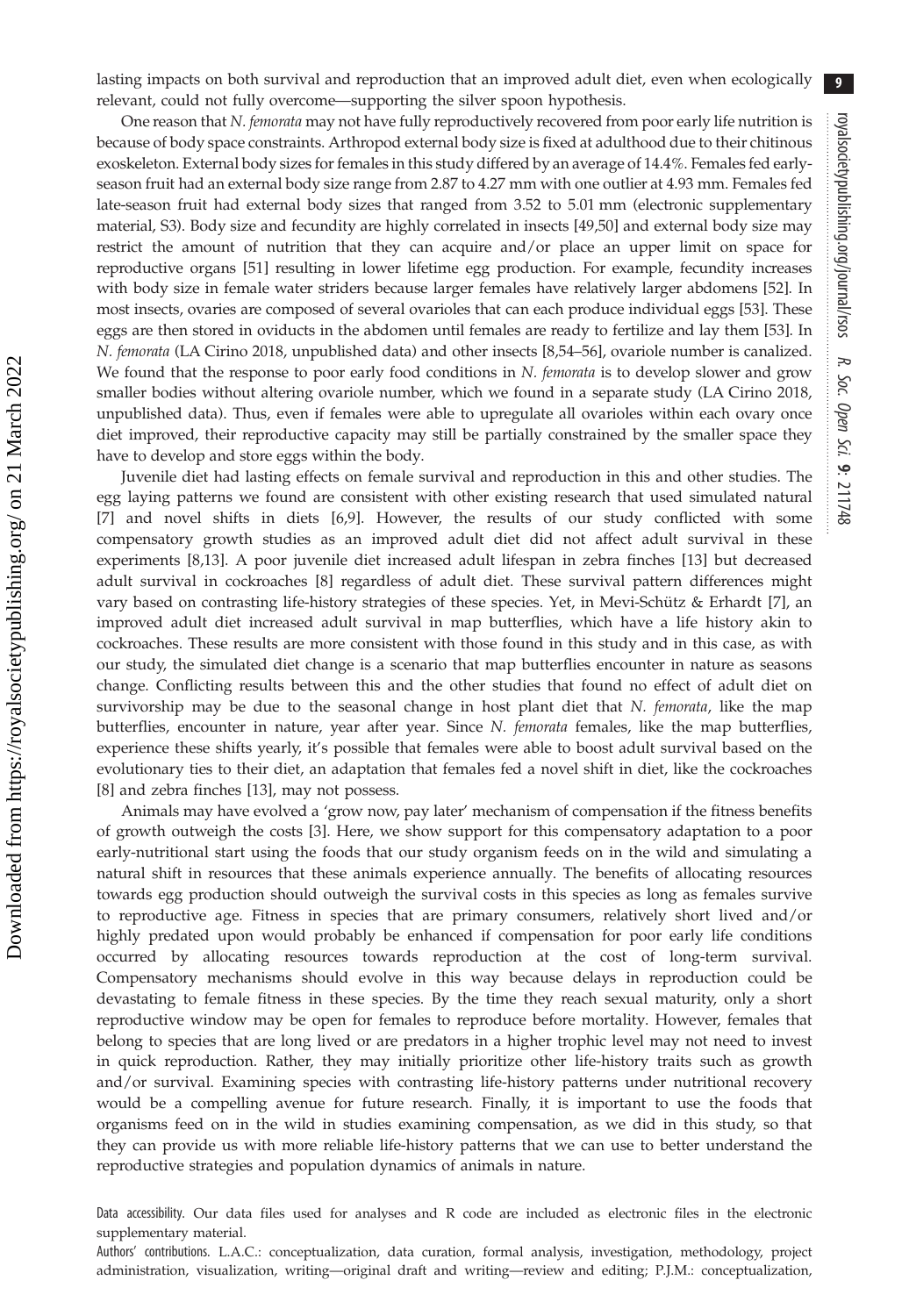10

<span id="page-9-0"></span>methodology, supervision, writing—original draft and writing—review and editing; C.W.M.: conceptualization, funding acquisition, investigation, methodology, project administration, resources, supervision, writing—original draft and writing—review and editing. All authors gave final approval for publication and agreed to be held accountable for the work performed therein.

Competing interests. We declare we have no competing interests.

Funding. This work was supported by the National Science Foundation (grant no. IOS-1553100) and the UF Agricultural Experiment Station, the National Institute of Food and Agriculture and the US Department of Agriculture (HATCH under grant no. FLA-ENY-005691).

Acknowledgements. We would first like to thank Skyler Brandfon who played an integral role in collecting data for this manuscript. Her leadership, independence and commitment to this research made this experiment a huge success. We would also like to thank our other amazing undergraduate research assistants that helped with this experiment including Amberlika Guruvadoo, Brandon Latchman, Meredith Lilley, Gagan Midathala, Joshua Vildor and Maxwell Woolridge. They dedicated many long hours and provided detailed data collection for which we are so grateful. We would also like to thank Camp Blanding Joint Training Center for allowing us to collect on their 72 000-acre training site (Florida Army and National Guard). Finally, we would like to thank the Evolutionary Ecology and Behaviour journal club at UF, the Rodriguez lab, T.M. Palmer and C. St. Mary for providing comments on an earlier version of this manuscript.

## **References**

- 1. Wheeler D. 1996 The role of nourishment in oogenesis. Annu. Rev. Entomol. 41, 407–431. ([doi:10.1146/annurev.en.41.010196.002203\)](http://dx.doi.org/10.1146/annurev.en.41.010196.002203)
- 2. Birkhead TR, Fletcher F, Pellatt EJ. 1999 Nestling diet, secondary sexual traits and fitness in the zebra finch. Proc. R. Soc. B 266, 385-390. ([doi:10.1098/rspb.1999.0649](http://dx.doi.org/10.1098/rspb.1999.0649))
- 3. Metcalfe NB, Monaghan P. 2001 Compensation for a bad start: grow now, pay later? Trends Ecol. Evol. 16, 254–260. [\(doi:10.1016/S0169-](http://dx.doi.org/10.1016/S0169-5347(01)02124-3) [5347\(01\)02124-3\)](http://dx.doi.org/10.1016/S0169-5347(01)02124-3)
- 4. Gardner DS, Ozanne SE, Sinclair KD. 2009 Effect of the early-life nutritional environment on fecundity and fertility of mammals. Phil. Trans. R. Soc. B 364, 3419–3427. [\(doi:10.1098/](http://dx.doi.org/10.1098/rstb.2009.0121) [rstb.2009.0121\)](http://dx.doi.org/10.1098/rstb.2009.0121)
- 5. Vaiserman AM. 2014 Early-life nutritional programming of longevity. J. Dev. Origins Health Dis. 5, 325–338. ([doi:10.1017/S2040174414000294](http://dx.doi.org/10.1017/S2040174414000294))
- 6. Wittmeyer JL, Coudron TA, Adams TS. 2001 Ovarian development, fertility and fecundity in Podisus maculiventris Say (Heteroptera: Pentatomidae): an analysis of the impact of nymphal, adult, male and female nutritional source on reproduction. Invertebr. Reprod. Dev. 39, 9–20. [\(doi:10.1080/07924259.2001.](http://dx.doi.org/10.1080/07924259.2001.9652463) [9652463\)](http://dx.doi.org/10.1080/07924259.2001.9652463)
- 7. Mevi-Schutz J, Erhardt A. 2005 Amino acids in nectar enhance butterfly fecundity: a longawaited link. Am. Nat. 165, 411–419. ([doi:10.](http://dx.doi.org/10.1086/429150) [1086/429150](http://dx.doi.org/10.1086/429150))
- 8. Barrett E, Hunt J, Moore A, Moore P. 2009 Separate and combined effects of nutrition during juvenile and sexual development on female life-history trajectories: the thrifty phenotype in a cockroach. Proc. R. Soc. B 276, 3257–3264. [\(doi:10.1098/rspb.2009.0725](http://dx.doi.org/10.1098/rspb.2009.0725))
- 9. Plesnar-Bielak A et al. 2017 Larval and adult nutrition effects on reproductive traits in the red flour beetle. J. Zool. 302, 79–87. [\(doi:10.1111/](http://dx.doi.org/10.1111/jzo.12440) [jzo.12440](http://dx.doi.org/10.1111/jzo.12440))
- 10. Walling CA, Royle NJ, Metcalfe NB, Lindstrom J. 2007 Early nutritional conditions, growth trajectories and mate choice: does compensatory growth lead to a reduction in adult sexual

attractiveness? Behav. Ecol. Sociobiol. 61, 1007–1014. [\(doi:10.1007/s00265-006-0333-7\)](http://dx.doi.org/10.1007/s00265-006-0333-7)

- 11. Royle NJ, Lindstrom J, Metcalfe NB. 2005 A poor start in life negatively affects dominance status in adulthood independent of body size in green swordtails Xiphophorus helleri. Proc. R. Soc. B 272, 1917–1922. [\(doi:10.1098/rspb.2005.3190](http://dx.doi.org/10.1098/rspb.2005.3190))
- 12. Jones DC, Bernstein M, German RZ. 2011 Catchup and targeted growth following variable duration protein restriction: effects on bone and body mass. J. Morphol. 272, 485–496. [\(doi:10.](http://dx.doi.org/10.1002/jmor.10927) [1002/jmor.10927](http://dx.doi.org/10.1002/jmor.10927))
- 13. Krause ET, Kruger O, Schielzeth H. 2017 Longterm effects of early nutrition and environmental matching on developmental and personality traits in zebra finches. Anim. Behav. 128, 103–115. ([doi:10.1016/j.anbehav.2017.04.003](http://dx.doi.org/10.1016/j.anbehav.2017.04.003))
- 14. Haukioja E, Niemela P, Isoiivari L, Ojala H, Aro EM 1978 Birch leaves as a resource for herbivores. 1. Variation in suitability of leaves. Rep. Kevo Subarct. Res. Stn. 14, 5–12.
- 15. Miller CW. 2008 Seasonal effects on offspring reproductive traits through maternal oviposition behavior. Behav. Ecol. 19, 1297–1304. ([doi:10.](http://dx.doi.org/10.1093/beheco/arn075) [1093/beheco/arn075](http://dx.doi.org/10.1093/beheco/arn075))
- 16. Uyi OO, Zachariades C, Heshula LU, Hill MP. 2018 Developmental and reproductive performance of a specialist herbivore depend on seasonality of, and light conditions experienced by, the host plant. PLoS ONE 13, e0190700. ([doi:10.1371/journal.pone.0190700](http://dx.doi.org/10.1371/journal.pone.0190700))
- 17. Cirino LA, Miller CW. 2017 Seasonal effects on the population, morphology and reproductive behavior of Narnia femorata (Hemiptera: Coreidae). Insects 8, 13. ([doi:10.3390/](http://dx.doi.org/10.3390/insects8010013) [insects8010013\)](http://dx.doi.org/10.3390/insects8010013)
- 18. Baranowski RM, Slater JA. 1986 Coreidae of Florida (Hemiptera: Heteroptera). In Arthropods of Florida and neighboring land areas. Gainesville, FL: Florida Department of Agriculture and Consumer Services Division of Plant Industry.
- 19. Miller CW, McDonald GC, Moore AJ. 2016 The tale of the shrinking weapon: seasonal changes in nutrition affect weapon size and sexual dimorphism, but not

contemporary evolution. J. Evol. Biol. 29, 2266–2275. [\(doi:10.1111/jeb.12954\)](http://dx.doi.org/10.1111/jeb.12954)

- 20. Sasson DA, Munoz PR, Gezan SA, Miller CW. 2016 Resource quality affects weapon and testis size and the ability of these traits to respond to selection in the leaf-footed cactus bug, Narnia femorata. Ecol. Evol. 6, 2098–2108. [\(doi:10.](http://dx.doi.org/10.1002/ece3.2017) [1002/ece3.2017\)](http://dx.doi.org/10.1002/ece3.2017)
- 21. Woodman TE, Chen S, Emberts Z, Wilner D, Federle W, Miller CW. 2021 Developmental nutrition affects the structural integrity of a sexually selected weapon. Integr. Comp. Biol. 61, 723–735. [\(doi:10.1093/icb/icab130](http://dx.doi.org/10.1093/icb/icab130))
- 22. Monaghan P. 2008 Early growth conditions, phenotypic development and environmental change. Phil. Trans. R. Soc. B 363, 1635–1645. [\(doi:10.1098/rstb.2007.0011](http://dx.doi.org/10.1098/rstb.2007.0011))
- 23. Barbera G, Carimi F, Inglese P, Panno M. 1992 Physical, morphological and chemical changes during fruit development and ripening in three cultivars of prickly pear, Opuntia ficus-indica (L.) Miller. J. Hortic. Sci. 67, 307–312. ([doi:10.1080/](http://dx.doi.org/10.1080/00221589.1992.11516253) [00221589.1992.11516253\)](http://dx.doi.org/10.1080/00221589.1992.11516253)
- 24. Rodriguez-Felix A, Cantwell M. 1988 Developmental changes in composition and quality of prickly pear cactus cladodes (nopalitos). Plant Foods Hum. Nutr. 38, 83–93. [\(doi:10.1007/BF01092314](http://dx.doi.org/10.1007/BF01092314))
- 25. Mann J. 1969 Cactus-feeding insects and mites. U.S. Natl Mus. Bull. 256, 133–136. ([doi:10.](http://dx.doi.org/10.5479/si.03629236.256.1) [5479/si.03629236.256.1](http://dx.doi.org/10.5479/si.03629236.256.1))
- 26. Vessels HK, Bundy CS, McPherson JE. 2013 Life history and laboratory rearing of Narnia femorata (Hemiptera: Heteroptera: Coreidae) with descriptions of immature stages. Ann. Entomol. Soc. Am. 106, 575–585.27. [\(doi:10.](http://dx.doi.org/10.1603/AN13084) [1603/AN13084\)](http://dx.doi.org/10.1603/AN13084)
- 27. Dolling WR, 1991 The Hemiptera, Oxford, UK: Oxford University Press.
- 28. Allen P, Miller CW. 2020 The hidden cost of group living for aggregating juveniles in a sexually dimorphic species. Biol. J. Linn. Soc. 131, 39–49. ([doi:10.1093/biolinnean/blaa090\)](http://dx.doi.org/10.1093/biolinnean/blaa090)
- 29. Wick JR, Bonhag PF. 1955 Postemhryonic development of the ovary of Oncopeltus